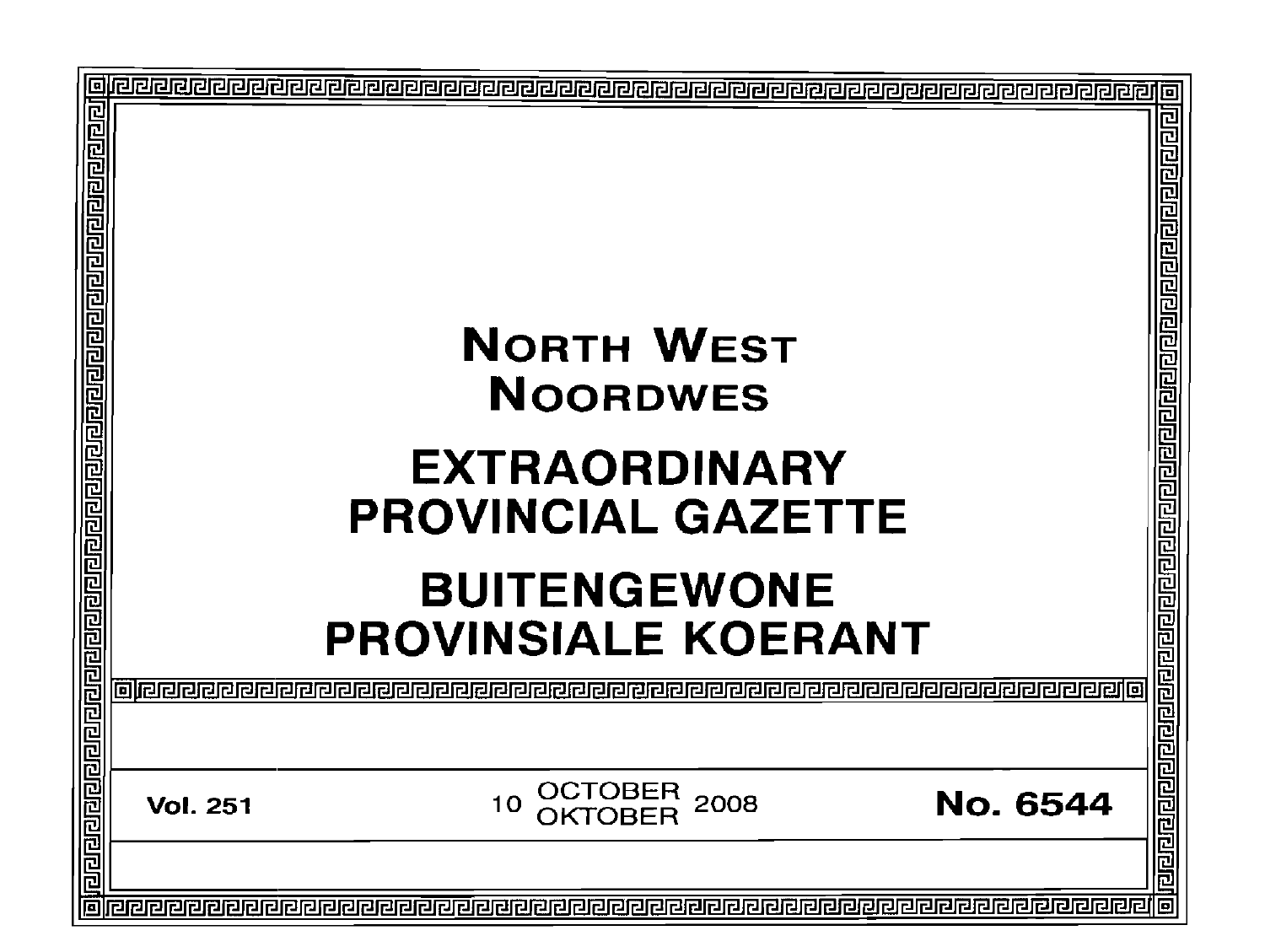## **CONTENTS • INHOUD**

| No.                   |                                                                                                                | Page<br>No. | Gazette<br>No. |  |  |  |  |  |  |  |  |
|-----------------------|----------------------------------------------------------------------------------------------------------------|-------------|----------------|--|--|--|--|--|--|--|--|
| <b>GENERAL NOTICE</b> |                                                                                                                |             |                |  |  |  |  |  |  |  |  |
|                       | 589 Local Government: Municipal Structures Act (117/1998): Municipal Demarcation Board: Re-delimitation of the |             | 6544           |  |  |  |  |  |  |  |  |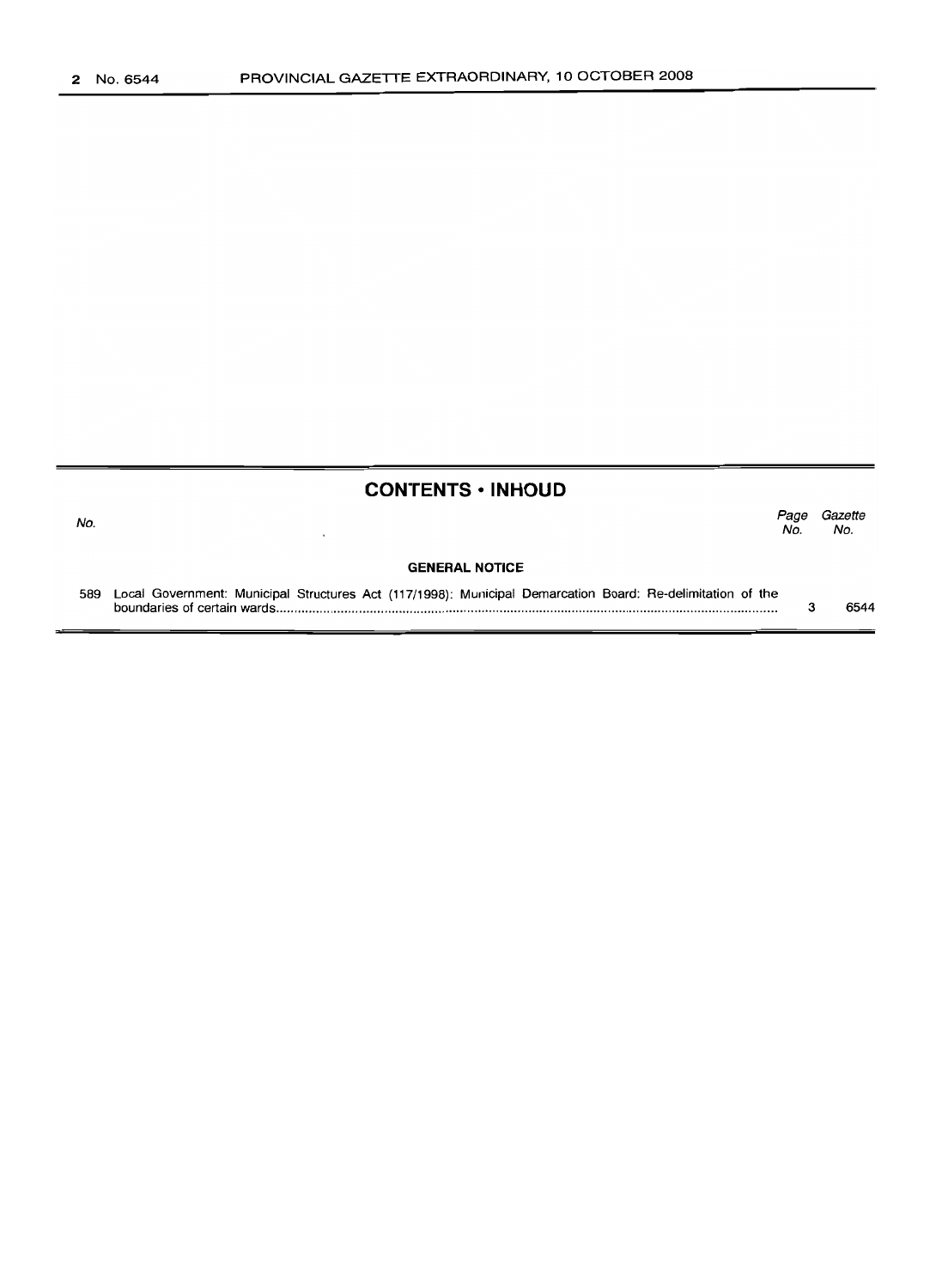# **GENERAL NOTICE**

#### **NOTICE 589 OF 2008**

#### **MUNICIPAL DEMARCATION BOARD RE-DELIMITATION OF THE BOUNDARIES OF CERTAIN WARDS** (Province: North West)

As a result of the re-determination of the boundaries of certain municipalities since the local elections held on 1 March 2006, the boundaries of certain wards, referred to in the Schedule, have been re-delimited.

This is a temporary arrangement. All wards boundaries will again be reviewed during 2009/2010 for the 2011 local elections.

In terms of item 5 of Schedule 1 of the Local Government: Municipal Structures Act, 1998 (Act NO.117 of 1998) the Municipal Demarcation Board hereby publishes maps of the wards of which the boundaries have been re-delimited to accommodate the changes to municipal boundaries.

Any person aggrieved by a re-delimitation may within 14 days of publication of this notice submit objections in writing to:

The Municipal Demarcation Board Private Bag X28 **Hatfield** 0028 Fax: 012-3422480 E-mail: Robert@demarcation.orq.za

### **VUYO MLOKOTI CHAIRPERSON: MUNICIPAL DEMARCATION BOARD**

| Municipal boundaries re-determined |                         |                     |                              |                        | Ward boundaries re-delimited |               |                              |                 |  |  |  |  |
|------------------------------------|-------------------------|---------------------|------------------------------|------------------------|------------------------------|---------------|------------------------------|-----------------|--|--|--|--|
| DEM No                             | Name of<br>municipality | <b>Notice</b><br>Nο | Provincial<br>Gazette<br>No. | Date                   | Ward<br>No. /<br>Map No.     | Notice<br>No. | Provincial<br>Gazette<br>No. | Date            |  |  |  |  |
| <b>DEM267</b>                      | Naledi<br>(NW392)       | 735                 | 6356                         | ι4<br>December<br>2006 |                              | 109           | 6124                         | 2 March<br>2005 |  |  |  |  |
|                                    | Ratlou<br>(NW381)       | 735                 | 6356                         | 14<br>December<br>2006 | 8                            | 103           | 6118                         | 2 March<br>2005 |  |  |  |  |

#### SCHEDULE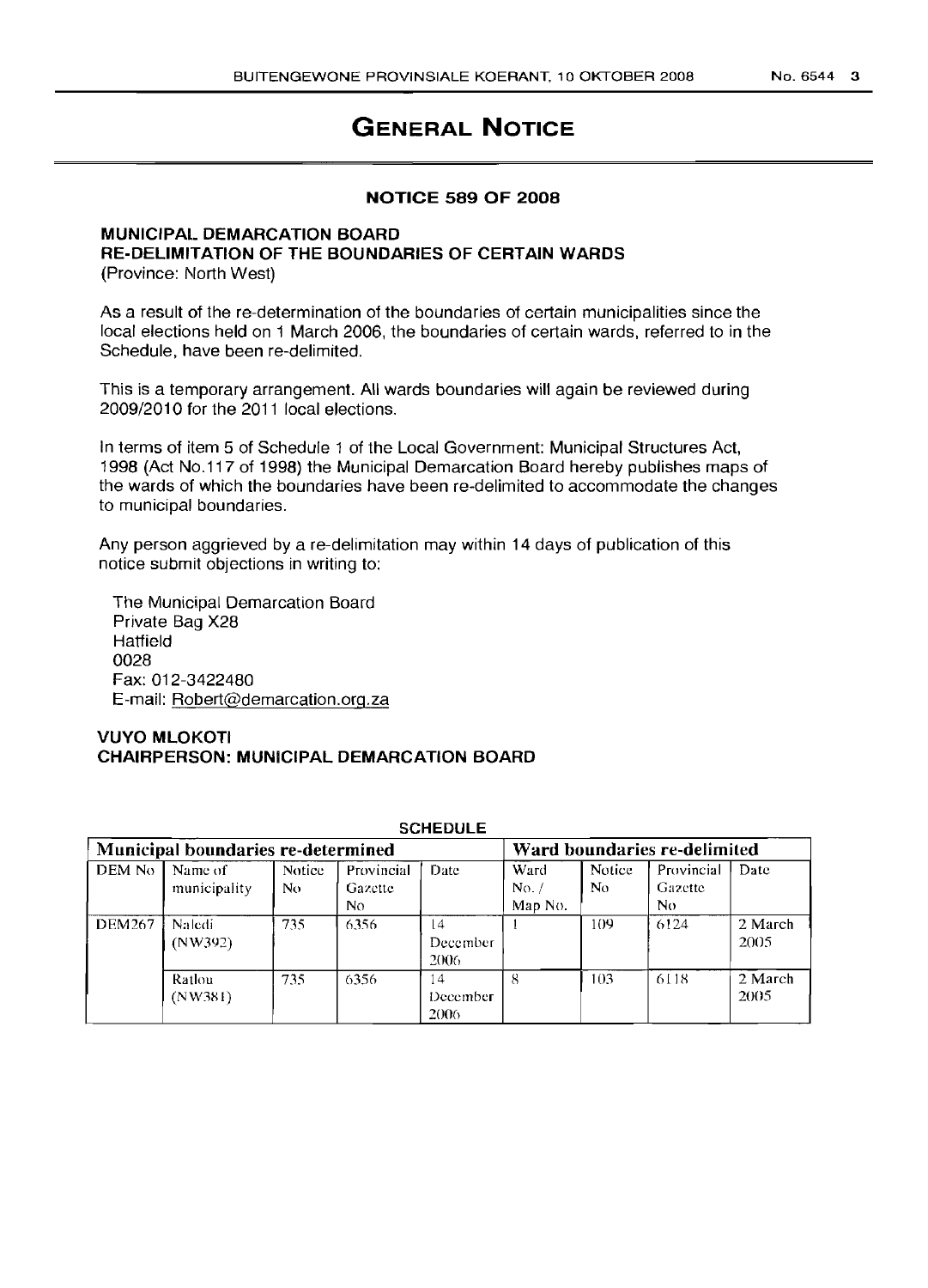